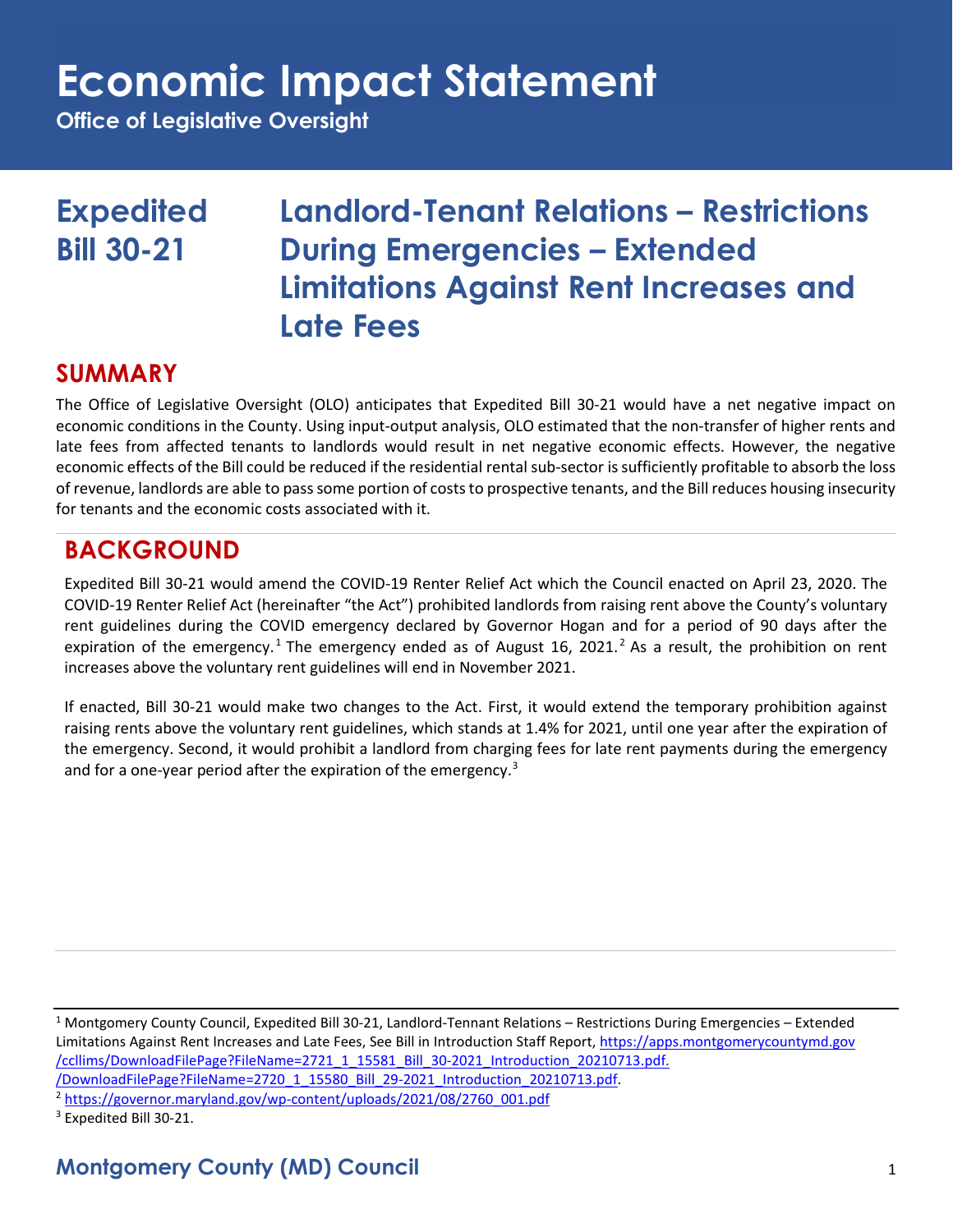**Office of Legislative Oversight**

Like much of the country, the COVID-19 pandemic and economic recession have significantly affected renters and landlords in the County. Due to job loss and other economic disruptions, many tenants have been unable to keep up with rent payments, causing substantial losses in rental income for landlords.

In her 2020 analysis of the crises' impacts on rental housing in the County, Natalia Carrizosa (OLO) found the following:[4](#page-1-0)

- Eviction moratoria and rental assistance programs likely have been successful in reducing evictions. There is a risk of a "wave of evictions" when temporary moratoria expire.
- Risk factors for loss of housing due to the pandemic and/or recession likely include the following: loss of employment income, cost-burdened prior to the pandemic (more than 30% of income spent on rent), presence of children under 18, lower levels of educational attainment, low income, Black, and Latinx.
- Owners of small rental properties, as well as Black and Latinx owners,<sup>[5](#page-1-1)</sup> likely have experienced greater relative losses of rental revenue for several reasons. First, tenants in homes and small multi-family buildings are more likely than tenants in larger buildings to work in the industries most impacted by the pandemic and recession. Second, small multi-family buildings generally charge lower rents than large buildings. Third, tenants in small multi-family buildings tend to have lower incomes. [6](#page-1-2)

Recent data from the U.S. Census Bureau's weekly Household Pulse Survey (HPS) indicates that rental housing insecurity remains a problem in the Washington DC Metropolitan Area. (Note that HPS provides data at the metropolitan level, not the county level). **Table 1** presents the most recent survey results for three measures of rental housing insecurity:

- **Payment Status whether households are caught up on their rent payment**
- Payment Confidence households' confidence in their ability to make next month's rent payment
- Perceived Eviction Likelihood households' perception of the likelihood they will be evicted in the next two months

<span id="page-1-0"></span><sup>4</sup> Natalia Carrizosa, "COVID-19 Recovery Outlook: Cost-Burdened Renter Households," Office of Legislative Oversight, Montgomery County Council, September 21, 2020, [https://www.montgomerycountymd.gov/OLO/Resources/Files/2020%](https://www.montgomerycountymd.gov/OLO/Resources/Files/2020%20Reports/COVID-19RecoveryOutlook-CostBurdenedRenters.pdf) [20Reports/COVID-19RecoveryOutlook-CostBurdenedRenters.pdf;](https://www.montgomerycountymd.gov/OLO/Resources/Files/2020%20Reports/COVID-19RecoveryOutlook-CostBurdenedRenters.pdf) and Natalia Carrizosa, "COVID-19 Recovery Outlook: Evictions in Rental Housing," Office of Legislative Oversight, Montgomery County Council, June 16, 2020, [https://www.montgomerycountymd](https://www.montgomerycountymd.gov/OLO/Resources/Files/2020%20Reports/COVID-19Recovery-Evictions.pdf)

<span id="page-1-1"></span>[<sup>.</sup>gov/OLO/Resources/Files/2020%20Reports/COVID-19Recovery-Evictions.pdf.](https://www.montgomerycountymd.gov/OLO/Resources/Files/2020%20Reports/COVID-19Recovery-Evictions.pdf)<br><sup>5</sup> On impacts to Black and Latinx landlords, see Nathaniel Decker, "The Uneven Impact of the Pandemic on the Tenants and Owners of Small Rental Properties," Turner Center for Housing Innovation, UC Berkeley, July 2021, [https://ternercenter.berkeley.edu/wp](https://ternercenter.berkeley.edu/wp-content/uploads/2021/07/Small-Rental-Properties-Decker-July-2021.pdf)[content/uploads/2021/07/Small-Rental-Properties-Decker-July-2021.pdf;](https://ternercenter.berkeley.edu/wp-content/uploads/2021/07/Small-Rental-Properties-Decker-July-2021.pdf) and Laurie Goodman and Jung Hyun Choi, "Black and Hispanic Landlords Are Facing Great Financial Strain because of the COVID-19 Pandemic," Urban Institute, September 4, 2020, [https://www.urban.org/urban-wire/black-and-hispanic-landlords-are-facing-great-financial-struggles-because-covid-19-pandemic](https://www.urban.org/urban-wire/black-and-hispanic-landlords-are-facing-great-financial-struggles-because-covid-19-pandemic-they-also-support-their-tenants-higher-rates)they-also-support-their-tenants-higher-rates.<br><sup>6</sup> On impacts to small landlords, see Elijah de la Campa, "The Impact of COVID-19 on Small Landlords in Albany and Rochester, New

<span id="page-1-2"></span>York," Joint Center for Housing Studies, Harvard University, March 11, 2021, [https://www.jchs.harvard.edu/blog/impact-covid-19](https://www.jchs.harvard.edu/blog/impact-covid-19-small-landlords-albany-and-rochester-new-york) [small-landlords-albany-and-rochester-new-york;](https://www.jchs.harvard.edu/blog/impact-covid-19-small-landlords-albany-and-rochester-new-york) Decker, "The Uneven Impact of the Pandemic on the Tenants and Owners of Small Rental Properties."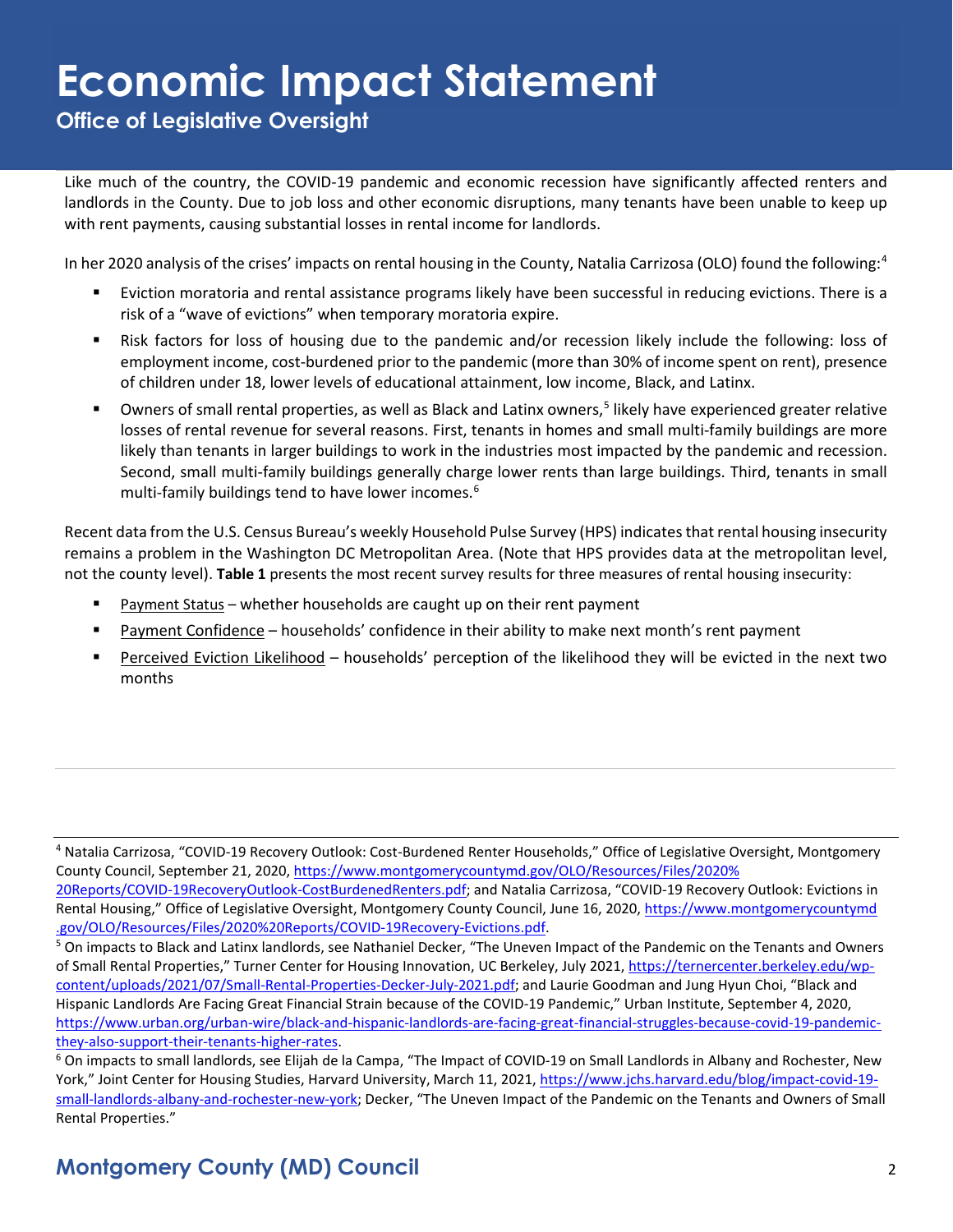**Office of Legislative Oversight**

The results from the most recent survey round (July 21 to August 2, 2021) for households in the Washington DC Metropolitan Area indicate the following:

- Approximately 16% of renter households were not caught up on their rent payments.
- Approximately 22% of renter households had "no confidence" or "slight confidence" in their ability to make the next month's rent payment.
- Approximately 35% of renter households felt it was "very likely" or "somewhat likely" that they would be evicted within the next two months.

These findings are generally consistent with previous survey results dating back to April 28, 2021. (See **Tables A1-A3** in the Appendix.)

Moreover, the most recent survey results presented in **Table 1** are generally consistent with Carrizosa's findings regarding household characteristics associated with rental housing insecurity. As shown in **Table 1**, households with the following characteristics had higher percentages of rental housing insecurity than the total averages: $7$ 

- **Elderly**
- **Latinx**
- $\blacksquare$  Black
- **EXTED LOWER Educational attainment**
- **Presence of children**
- **Experienced recent loss of employment**
- **Lower income**

Consistent with the unequal economic impacts of the crisis, the HPS data indicate that a minority, yet significant, portion of tenants in particular demographic groups in the metropolitan area continue to face rental housing insecurity.<sup>8</sup> In addition to the economic strain it places on households, tenant challenges paying rent also impact landlords, particularly those with relatively larger shares of tenants who entered the crisis in a more vulnerable economic state and/or have been disproportionately impacted by the crisis. As previously indicated, small and minority landlords appear more likely to fall in this category.

<span id="page-2-0"></span> $7$  For this survey round, respondents with incomes over \$200,000 also expressed rental housing insecurity. However, a cursory look at data from previous survey rounds seems to suggest that this finding is anomalous.<br><sup>8</sup> For more on the groups most impacted by the crisis, see for example "Black women face a persistent pay gap, including in essential

<span id="page-2-1"></span>occupations during the pandemic," Economic Policy Institute, [https://www.epi.org/blog/black-women-face-a-persistent-pay-gap](https://www.epi.org/blog/black-women-face-a-persistent-pay-gap-including-in-essential-occupations-during-the-pandemic/)[including-in-essential-occupations-during-the-pandemic/;](https://www.epi.org/blog/black-women-face-a-persistent-pay-gap-including-in-essential-occupations-during-the-pandemic/) "Older workers were devastated by the pandemic downturn and continue to face adverse employment outcomes," Economic Policy Institute[, https://www.epi.org/publication/older-workers-were](https://www.epi.org/publication/older-workers-were-devastated-by-the-pandemic-downturn-and-continue-to-face-adverse-employment-outcomes-epi-testimony-for-the-senate-special-committee-on-aging/)[devastated-by-the-pandemic-downturn-and-continue-to-face-adverse-employment-outcomes-epi-testimony-for-the-senate-special](https://www.epi.org/publication/older-workers-were-devastated-by-the-pandemic-downturn-and-continue-to-face-adverse-employment-outcomes-epi-testimony-for-the-senate-special-committee-on-aging/)[committee-on-aging/;](https://www.epi.org/publication/older-workers-were-devastated-by-the-pandemic-downturn-and-continue-to-face-adverse-employment-outcomes-epi-testimony-for-the-senate-special-committee-on-aging/) and "Latinos face disproportionate health and economic impacts from COVID-19," American Center for Progress[, https://www.americanprogress.org/issues/economy/reports/2021/03/05/496733/latinos-face-disproportionate-health](https://www.americanprogress.org/issues/economy/reports/2021/03/05/496733/latinos-face-disproportionate-health-economic-impacts-covid-19/)[economic-impacts-covid-19/.](https://www.americanprogress.org/issues/economy/reports/2021/03/05/496733/latinos-face-disproportionate-health-economic-impacts-covid-19/)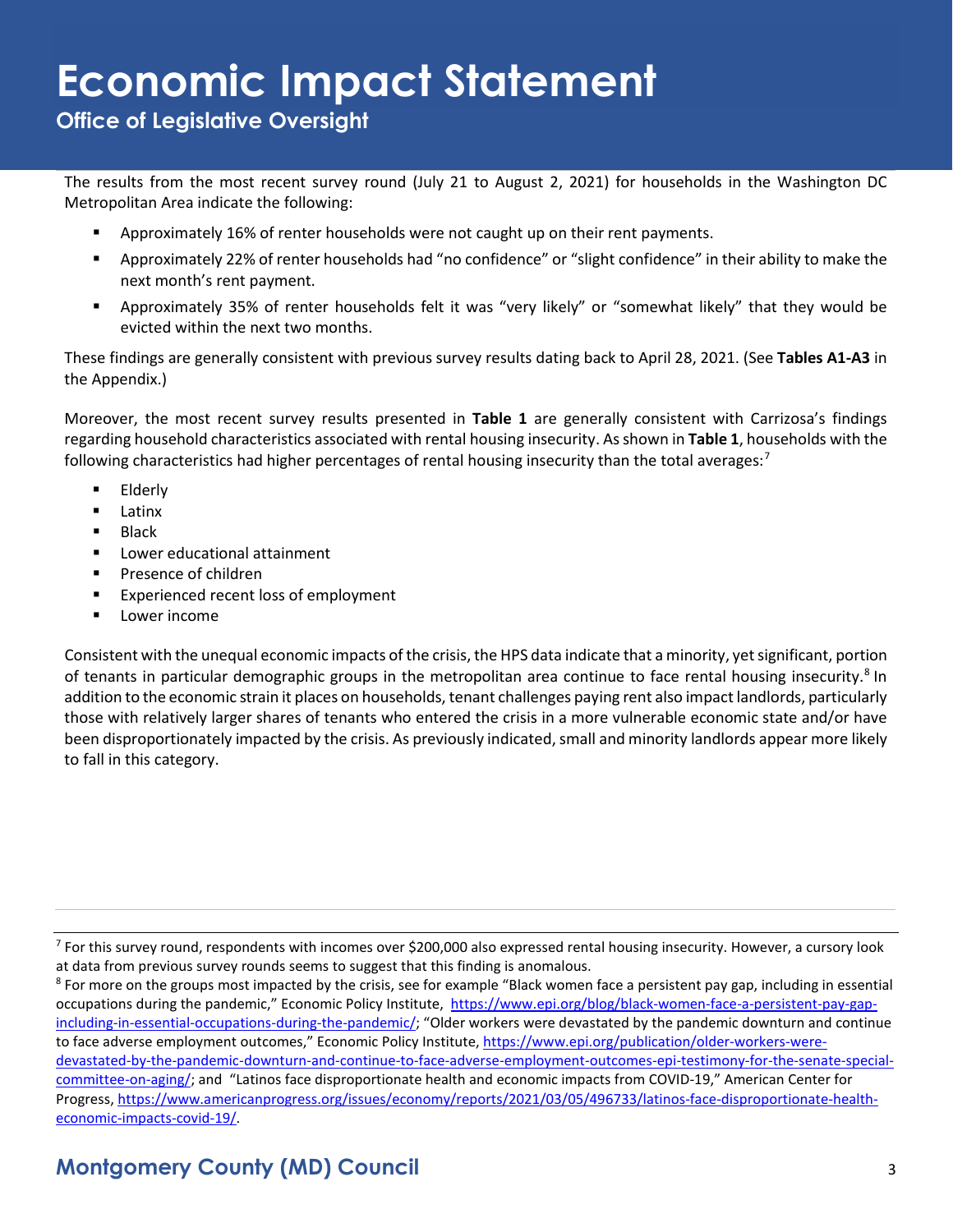**Office of Legislative Oversight**

#### **Table 1. Rental Housing Insecurity in Washington DC Metropolitan Area (July 21 to August 2, 2021)**

|                                     |                            |                              | Very or somewhat likely to |
|-------------------------------------|----------------------------|------------------------------|----------------------------|
|                                     |                            | No or Sight slight?          | leave this home due to     |
|                                     | Not currently caught up on | confidence in ability to pay | eviction in next two       |
|                                     | rent payments              | next month's rent            | months                     |
| <b>Total</b>                        | 16%                        | 22%                          | 35%                        |
| Age                                 |                            | 0%                           |                            |
| $18 - 24$                           | $\overline{\phantom{a}}$   | 19%                          | $\overline{\phantom{0}}$   |
| $25 - 39$                           | 14%                        | 17%                          | 39%                        |
| $40 - 54$                           | 19%                        | 31%                          | 25%                        |
| $55 - 64$                           | 20%                        | 23%                          | 19%                        |
| 65 and above                        | 24%                        | 24%                          | 60%                        |
| <b>Hispanic origin and Race</b>     |                            |                              |                            |
| Hispanic or Latino (may be of any   | 24%                        | 42%                          | 52%                        |
| race)                               |                            |                              |                            |
| White alone, not Hispanic           | 9%                         | 7%                           | 6%                         |
| Black alone, not Hispanic           | 20%                        | 36%                          | 53%                        |
| Asian alone, not Hispanic           | 15%                        | 20%                          | 8%                         |
| Two or more races + Other races,    | 44%                        | 7%                           | 16%                        |
| not Hispanic                        |                            |                              |                            |
| <b>Education</b>                    |                            |                              |                            |
| Less than high school               | 58%                        | 74%                          | 83%                        |
| High school or GED                  | 13%                        | 30%                          | 2%                         |
| Some college/Associate's degree     | 21%                        | 24%                          | 37%                        |
| Bachelor's degree or higher         | 9%                         | 10%                          | 33%                        |
| Presence of children under 18 years |                            |                              |                            |
| old                                 |                            |                              |                            |
| Children in household               | 25%                        | 36%                          | 49%                        |
| No children                         | 11%                        | 17%                          | 22%                        |
| Respondent or household member      |                            |                              |                            |
| experienced loss of employment      |                            |                              |                            |
| income in last 4 weeks              |                            |                              |                            |
| Yes                                 | 41%                        | 41%                          | 34%                        |
| No                                  | 9%                         | 18%                          | 37%                        |
| <b>Household income</b>             |                            |                              |                            |
| Less than \$25,000                  | 20%                        | 38%                          | 15%                        |
| \$25,000 - \$34,999                 | 38%                        | 19%                          | 8%                         |
| \$35,000 - \$49,999                 | 28%                        | 29%                          | 67%                        |
| \$50,000 - \$74,999                 | 3%                         | 24%                          | 80%                        |
| \$75,000 - \$99,999                 | 3%                         | 6%                           | 0%                         |
| \$100,000 - \$149,999               | 14%                        | 11%                          | 12%                        |
| \$150,000 - \$199,999               | $1\%$                      | 0%                           |                            |
| \$200,000 and above                 | 27%                        | 27%                          | 100%                       |

Source: Census Bureau, Household Pulse Survey; Stephen Roblin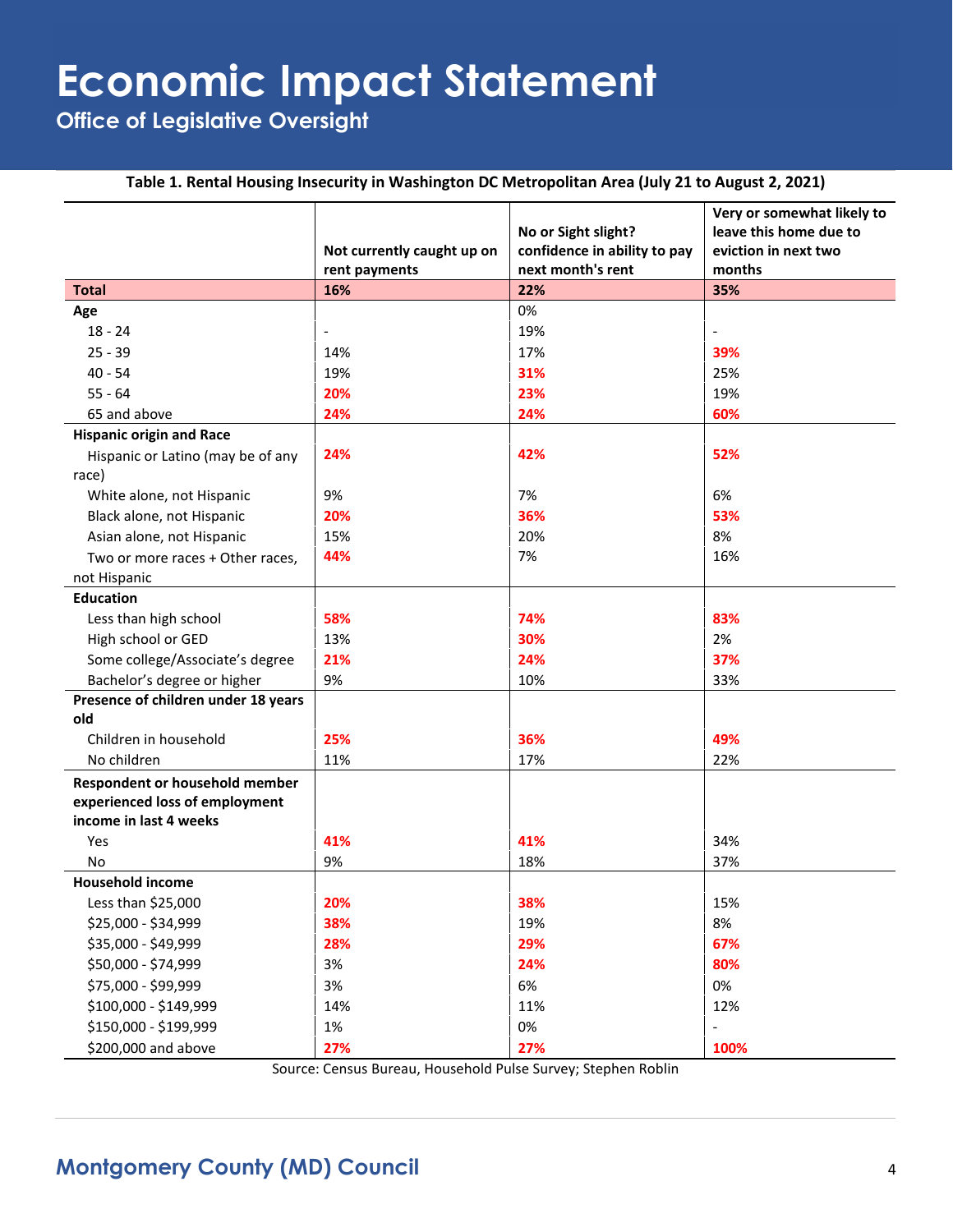**Office of Legislative Oversight**

Despite the uneven impacts of the crisis on certain tenants and landlords, the residential rental markets in the County and broader Washington DC Metropolitan Area appear to be rebounding from when it hit bottom in the 2020-21 winter. This conclusion is based on rent and vacancy trends in data from CoStar, a commercial real estate information and analytics provider. [9](#page-4-0)

Staff from the Montgomery County Planning Department provided CoStar data to OLO. The data provided includes the following indicators:

- Average daily asking rent per square foot for all multifamily rental properties by jurisdiction, namely Washington DC and Fairfax, Montgomery, and Prince George's Counties.
- Average daily asking rent per square foot for all multifamily rental propertiesin Montgomery County by building class (A, B, and C).
- Quarterly vacancy rates for all multifamily rental properties by jurisdiction.

OLO staff produced the graphs and tables presented below from this data.

It is important to note the data does not reflect the entire population of residential rental units in the jurisdictions. The data reflects all multifamily rental properties in the CoStar database. Excluded are units that rent as an agreement between an individual owner and an individual tenant, such as a condominium in a building that the owner chooses to rent.<sup>10</sup> Despite this limitation, OLO believes the CoStar data provides an accurate reflection of changes over time in the residential rental markets.

Rents by Jurisdiction: **Figure 1** and **Table 2** provide an overview of average daily asking rents for multifamily by jurisdiction from January 1, 2020 to August 12, 2021. As indicated in both, Montgomery County has followed the regionwide pattern of rents reaching their 2020 peak in March, sharply decreasing until December 2020, and rebounding during the spring and summer months of 2021. Prince George's County is the exception to this pattern in which rents have remained relatively stable throughout the crisis.

In Montgomery County, multifamily property rents have rebounded strongly.

- In 2020, the pre-pandemic average daily asking rent reached as high as \$1.92 per square foot and dropped to \$1.85 in December—a 4% decrease from the pre-pandemic peak.
- By May 2021, the average daily asking rent reached the pre-pandemic peak of \$1.92 per square foot and has continued to climb.
- As of August 12, 2021, the average daily asking rent has reached \$2.01 per square foot—a 5% increase over the pre-pandemic peak of \$1.92.

<span id="page-4-1"></span>

<span id="page-4-0"></span><sup>&</sup>lt;sup>9</sup> CoStar.com, About CoStar, [https://www.costar.com/about.](https://www.costar.com/about)<br><sup>10</sup> OLO correspondence with Montgomery Planning Department staff.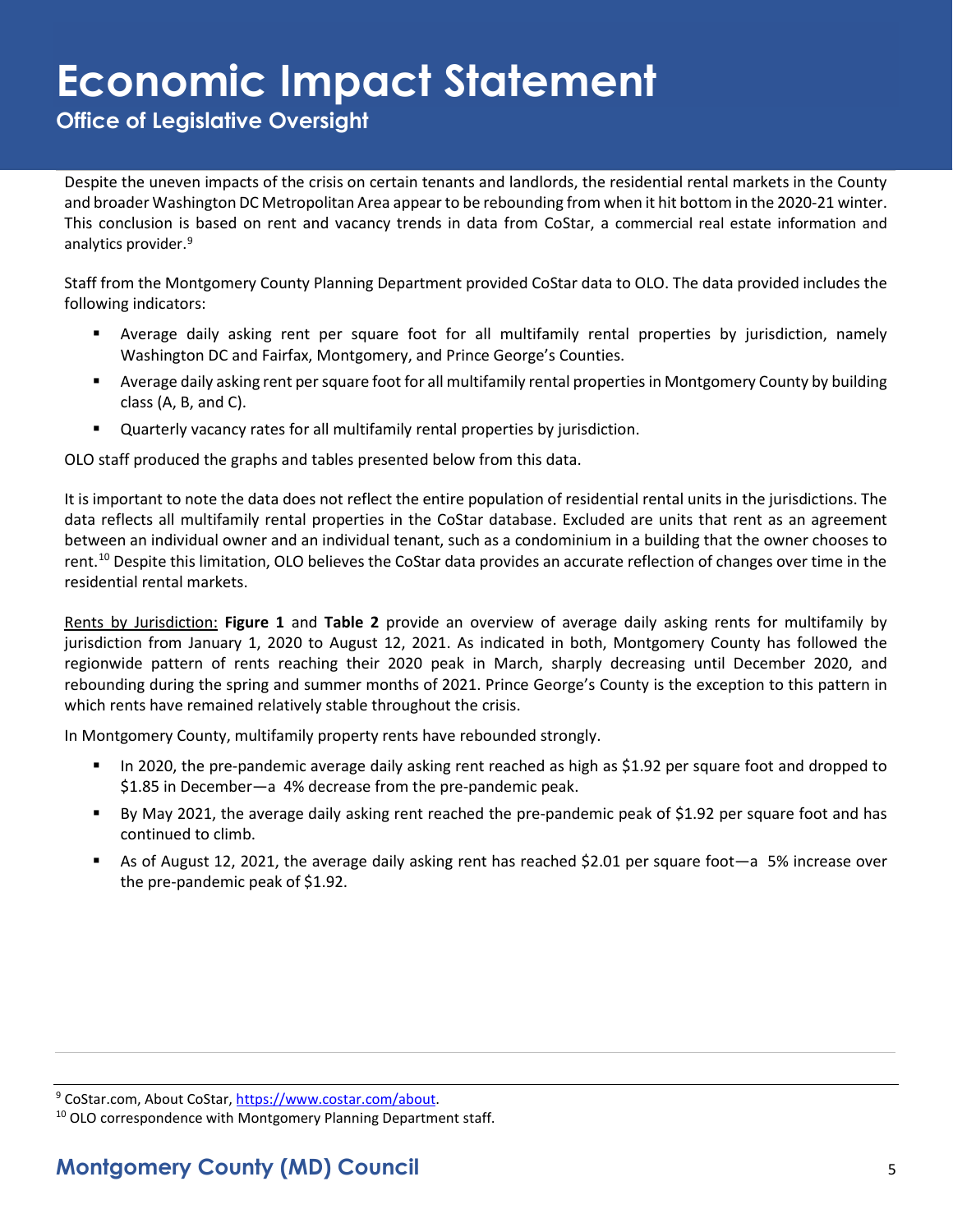**Office of Legislative Oversight**



**Figure 1. Average Daily Asking Rent for Multifamily Rental Units by Jurisdiction**

Source: CoStar; Montgomery County Planning Department; Stephen Roblin

|                        | <b>Pre-Pandemic Period</b><br>1/1/2020 - 3/15/2020 | <b>Pandemic Period</b><br>$(3/16/2020 - 8/12/2021)$ |                                  |  |
|------------------------|----------------------------------------------------|-----------------------------------------------------|----------------------------------|--|
|                        | Maximum Rent (per sq ft)<br>Date                   | Minimum Rent (per sq ft)<br>Date                    | Maximum Rent (per sq ft)<br>Date |  |
| <b>DC</b>              | \$2.66                                             | \$2.49                                              | \$2.65                           |  |
|                        | 3/12/2020                                          | 12/12/2020                                          | 8/12/2021                        |  |
|                        | \$1.97                                             | \$1.85                                              | \$2.05                           |  |
| Fairfax                | 3/15/2020                                          | 12/7/2020                                           | 8/8/2021                         |  |
|                        | \$1.92                                             | \$1.85                                              | \$2.01                           |  |
| Montgomery             | 3/10/2020                                          | 12/14/2020                                          | 8/11/2021                        |  |
|                        | \$1.68                                             | \$1.68                                              | \$1.78                           |  |
| <b>Prince George's</b> | 3/12/2020                                          | 4/20/2020                                           | 8/12/2021                        |  |

**Table 2. Minimum and Maximum Average Daily Asking Rent for Multifamily Rental Units by Jurisdiction**

Source: CoStar; Montgomery County Planning Department; Stephen Roblin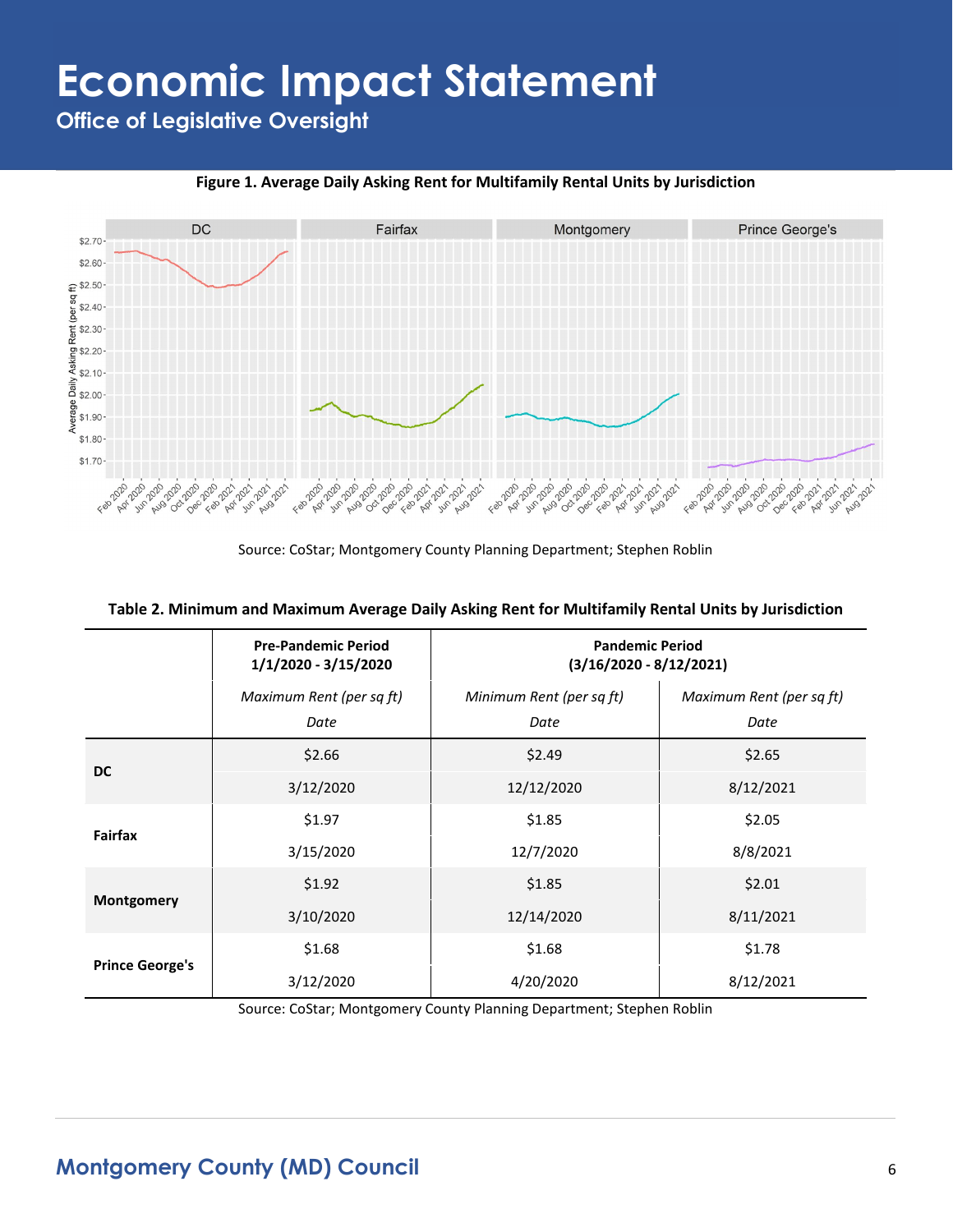**Office of Legislative Oversight**

Vacancy by Jurisdiction: **Figure 2** and **Table 3** provide an overview of vacancy rates for multifamily by jurisdiction from the first quarter in 2019 to the third quarter in 2021. Montgomery County has followed the regionwide pattern in terms of vacancy rates. Rates reached their lowest point in the first and second quarters in 2020, sharply increasing until the fourth quarter in 2020, and dropping in subsequent quarters. Again, Prince George's County is the exception to this pattern in which vacancy rates have remained relatively stable throughout the crisis.

In Montgomery County, multifamily property vacancy rates have rebounded.

- In 2020, the vacancy rate reached its lowest point of 5.3% in the first and second quarters. Since then, the vacancy rate climbed to 6.2% in the fourth quarter in 2020—a 17% increase over the lowest rate that year.
- As of the third quarter in 2021, the vacancy rate reached 5.2%—a 2% decrease from 5.3%.



**Figure 2. Average Quarterly Vacancy Rates for Multifamily Rental Units by Jurisdiction**

Source: CoStar; Montgomery County Planning Department; Stephen Roblin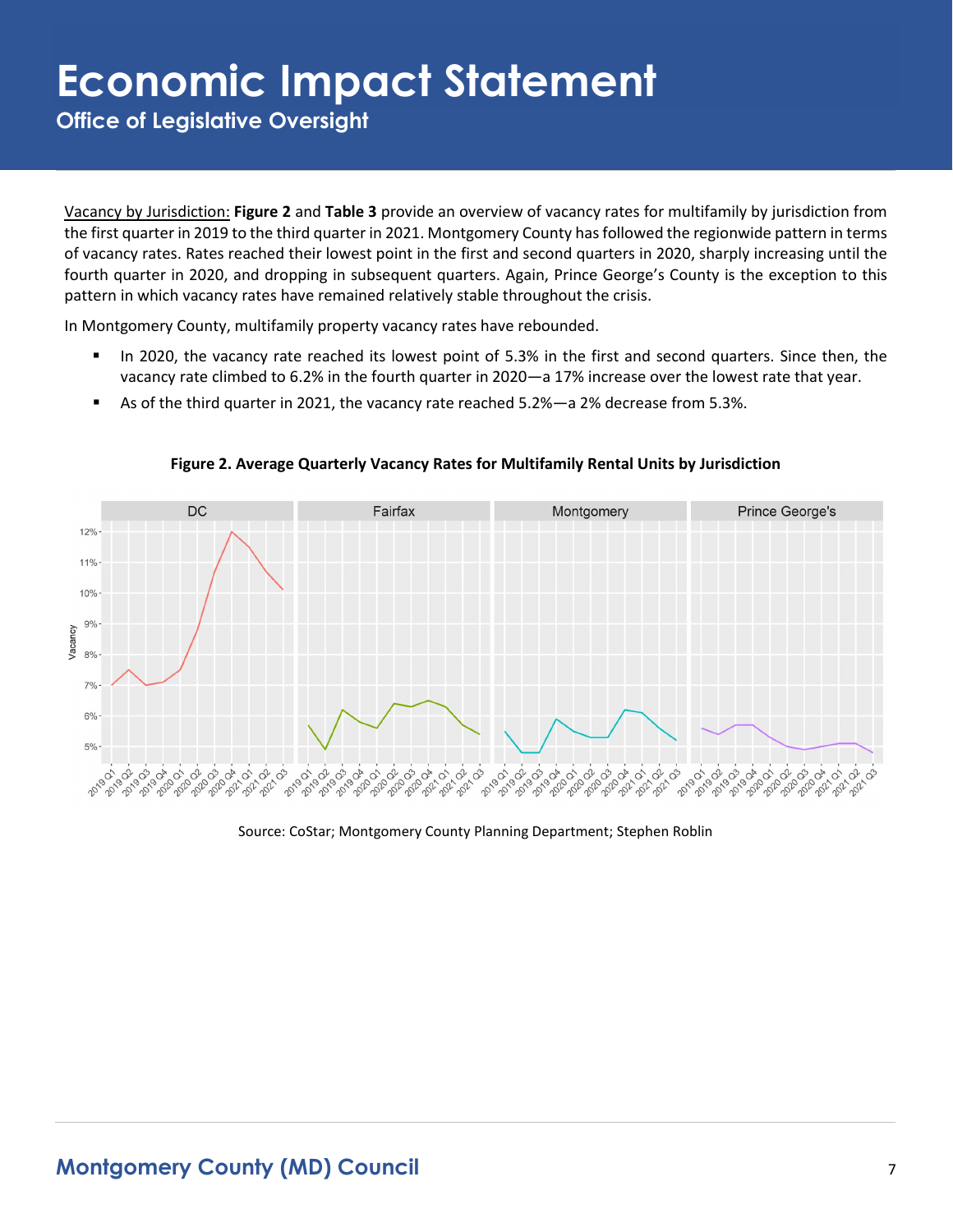**Office of Legislative Oversight**

|                        | <b>Pre-Pandemic Period</b><br>2019 Q4 - 2020 Q2 <sup>11</sup> ) | <b>Pandemic Period</b><br>2020 Q3 - 2021 Q3 |                            |  |
|------------------------|-----------------------------------------------------------------|---------------------------------------------|----------------------------|--|
|                        | Minimum Vacancy<br>Quarter                                      | Maximum Vacancy<br>Quarter                  | Minimum Vacancy<br>Quarter |  |
| <b>DC</b>              | 7.1%                                                            | 12%                                         | 10.1%                      |  |
|                        | 2019 Q4                                                         | 2020 Q4                                     | 2021 Q3                    |  |
| Fairfax                | 5.6%                                                            | 6.5%                                        | 5.4%                       |  |
|                        | 2020 Q1                                                         | 2020 Q4                                     | 2021 Q3                    |  |
|                        | 5.3%                                                            | 6.2%                                        | 5.2%                       |  |
| Montgomery             | 2020 Q1 & Q2                                                    | 2020 Q4                                     | 2021 Q3                    |  |
|                        | 5%                                                              | 5.1%                                        | 4.8%                       |  |
| <b>Prince George's</b> | 2020 Q2                                                         | 2021 Q1 & Q2                                | 2021 Q3                    |  |

#### **Table 3. Minimum and Maximum Average Vacancy Rates for Multifamily Rental Units by Jurisdiction**

Source: CoStar; Montgomery County Planning Department; Stephen Roblin

Rents by Building Class: **Figure 3** and **Table 4** provide an overview of average daily asking rents for multifamily properties in Montgomery County by building class from January 1, 2020 to August 12, 2021. Building class designations differentiate buildings based on quality. To illustrate, Class A multifamily properties include luxury apartments with higher average rents and tend to have higher-income tenants. Class B refers to older properties with lower average rents and tend to cater to middle-class tenants. Compared to Class A and B, Class C properties are the oldest, have the lowest average rents, and tend to have moderate- to low-income residents.

In Montgomery County, multifamily property rents across all building classes have rebounded strongly.

- **Class A Rents:** In 2020, the pre-pandemic average daily asking rent for Class A multifamily properties reached \$2.27 per square foot. With the onset of the pandemic, it dropped to \$2.15 in November 2020—a 5% decrease from the pre-pandemic peak. By late-April 2021, rents rebounded to the pre-pandemic peak of \$2.27 and continued to climb. As of August 2021, rents have reached as high as \$2.37—a 4% increase over the prepandemic peak.
- **Class B Rents:** For Class B multifamily properties, the pre-pandemic average daily asking rent reached \$1.82 per square foot. It dropped to \$1.77 in November 2020—a 3% decrease from the pre-pandemic peak. By mid-April 2021, rents rebounded to the pre-pandemic peak of \$1.82 and continued to climb. As of August 2021, rents have reached as high as \$1.92—a 5% increase over the pre-pandemic peak.

<span id="page-7-0"></span> $11$  This table includes 2020 Q2 within the "pre-pandemic period" because of the lag in time between the start of the pandemic and tenants vacating properties.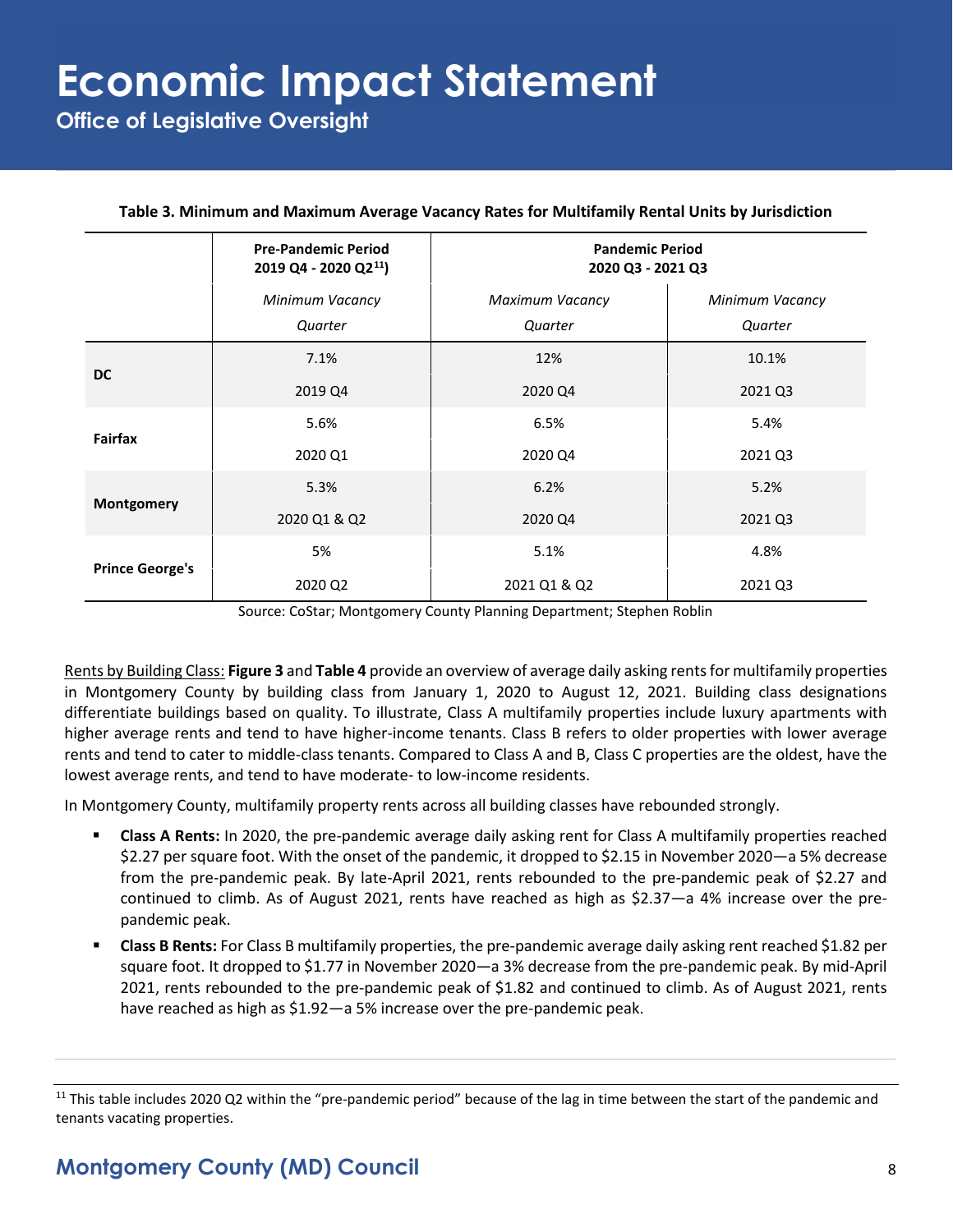**Office of Legislative Oversight**

 **Class C Rents:** For Class C multifamily properties, the pre-pandemic average daily asking rent reached \$1.71 per square foot. The lowest it dropped to was \$1.68—a 2% decrease from the pre-pandemic peak. By early-May 2021, rents rebounded to the pre-pandemic peak of \$1.71 and continued to climb. As of August 2021, rents have reached as high as \$1.77—a 4% increase over the pre-pandemic peak.

**Figure 3. Average Daily Asking Rents for Multifamily Rental Units in Montgomery County by Building Class**

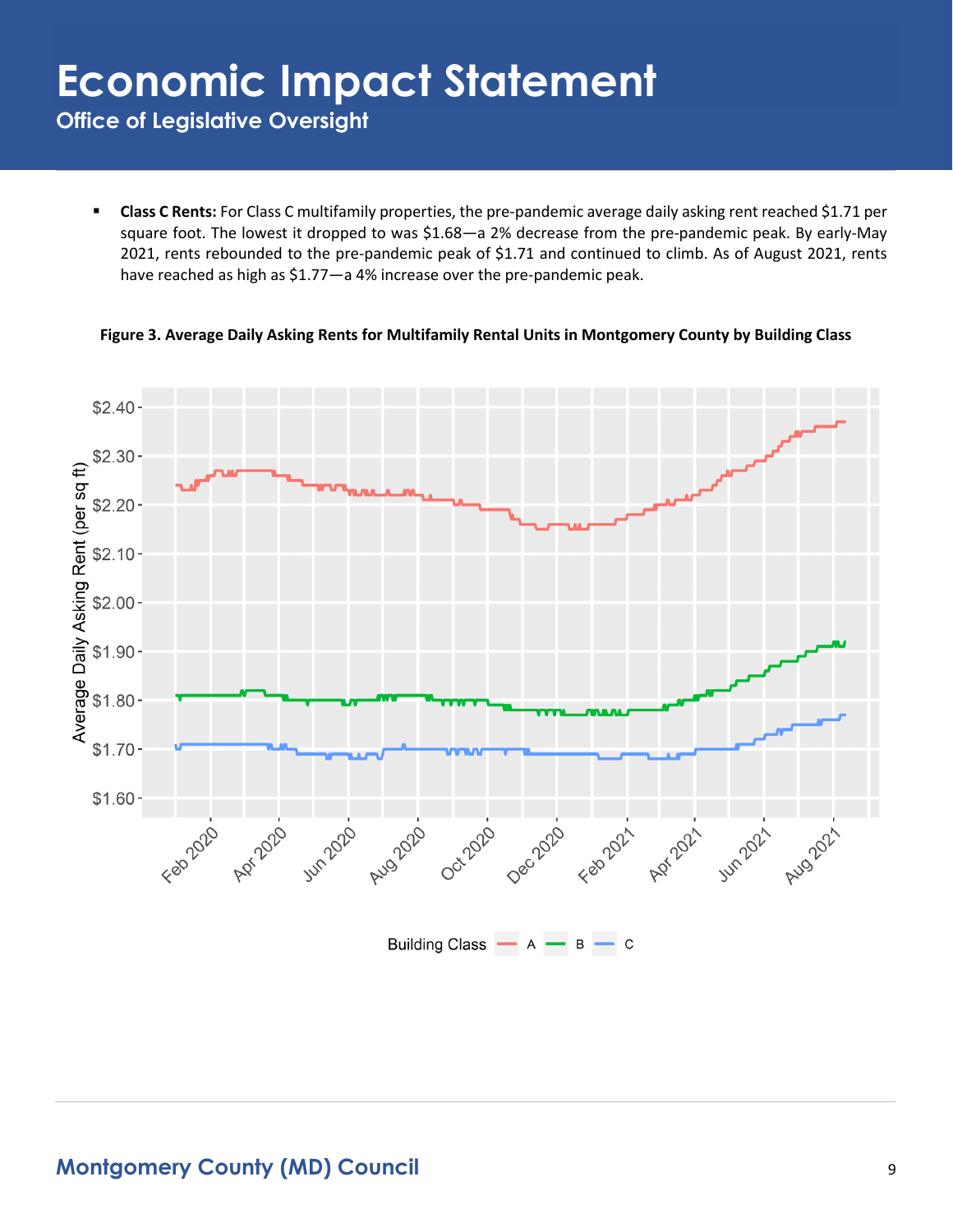**Office of Legislative Oversight**

#### **Table 4. Minimum and Maximum Average Daily Asking Rent for Multifamily Rental Units by Building Class in Montgomery County**

|                | <b>Pre-Pandemic Period</b><br>1/1/2020 - 3/15/2020 | <b>Pandemic Period</b><br>3/16/2020 - 8/12/2021 |                          |  |
|----------------|----------------------------------------------------|-------------------------------------------------|--------------------------|--|
|                | Maximum Rent (per sq ft)                           | Minimum Rent (per sq ft)                        | Maximum Rent (per sq ft) |  |
| Class A        | \$2.27                                             | \$2.15                                          | \$2.37                   |  |
| Class B        | \$1.82                                             | \$1.77                                          | \$1.92                   |  |
| <b>Class C</b> | \$1.71                                             | \$1.68                                          | \$1.77                   |  |

In sum, Montgomery County's path through the crisis has closely paralleled Fairfax County. Yet, Fairfax County was the only jurisdiction examined here that did not impose any form of rent control during the pandemic. See **Table 5**. The residential rental market in Prince George's County has been the most stable; Washington DC's trajectory has been the most turbulent. Between these paths are the residential rental markets in Montgomery and Fairfax Counties. As reflected in rents and vacancy rates, both markets took a big hit with the onset of the pandemic and bottomed-out in the 2020/21 winter. The markets rebounded in subsequent months and have surpassed their maximum rent and minimum vacancy rates in the early months of 2020.

How have rent trajectories paralleled each other in Montgomery and Fairfax Counties despite the difference in emergency rent control measures? It is beyond the scope of this analysis to explore all possible explanations. However, OLO believes the most likely explanation is that the temporary prohibition on rent increases above Montgomery County's voluntary rent guidelines only applies to existing tenants, not prospective tenants.<sup>[12](#page-9-0)</sup> As a result, the sharp increase in rents since the nadir likely has been due to new leases.

| <b>Jurisdiction</b>    | <b>Temporary Price Restriction</b>                                                          | <b>Termination</b>                                 |
|------------------------|---------------------------------------------------------------------------------------------|----------------------------------------------------|
| DC.                    | Prohibits rent increases <sup>13</sup>                                                      | December 31, 2021                                  |
| Fairfax                | None <sup>14</sup>                                                                          | N/A                                                |
| Montgomery             | Prohibits rent increases above the County's<br>voluntary rent guidelines <sup>15</sup>      | 90 days after expiration of statewide<br>emergency |
| <b>Prince George's</b> | Prohibits rent increases for a "tenant with"<br>a substantial loss of income" <sup>16</sup> | 90 days after expiration of statewide<br>emergency |

<span id="page-9-1"></span><span id="page-9-0"></span><sup>&</sup>lt;sup>12</sup> Montgomery County Council, Expedited Bill 30-21.<br><sup>13</sup> See link [https://ota.dc.gov/sites/default/files/dc/sites/ota/publication/attachments/Act%2024-125%20Summary%20-%20Post-](https://ota.dc.gov/sites/default/files/dc/sites/ota/publication/attachments/Act%2024-125%20Summary%20-%20Post-PHE%20Changes%20to%20Tenant%20Protections2021.08.03.pdf)[PHE%20Changes%20to%20Tenant%20Protections2021.08.03.pdf](https://ota.dc.gov/sites/default/files/dc/sites/ota/publication/attachments/Act%2024-125%20Summary%20-%20Post-PHE%20Changes%20to%20Tenant%20Protections2021.08.03.pdf)

<span id="page-9-2"></span><sup>14</sup> See link<https://www.fairfaxcounty.gov/cableconsumer/csd/tenant-landlord-faqs>

<span id="page-9-3"></span><sup>&</sup>lt;sup>15</sup> See link [https://montgomerycountymd.gov/DHCA/covid-19\\_summary\\_renter\\_relief.html](https://montgomerycountymd.gov/DHCA/covid-19_summary_renter_relief.html)

<span id="page-9-4"></span><sup>16</sup> See link [https://www.princegeorgescountymd.gov/DocumentCenter/View/31333/CB-16-2020-Website-Text---FINAL.](https://www.princegeorgescountymd.gov/DocumentCenter/View/31333/CB-16-2020-Website-Text---FINAL)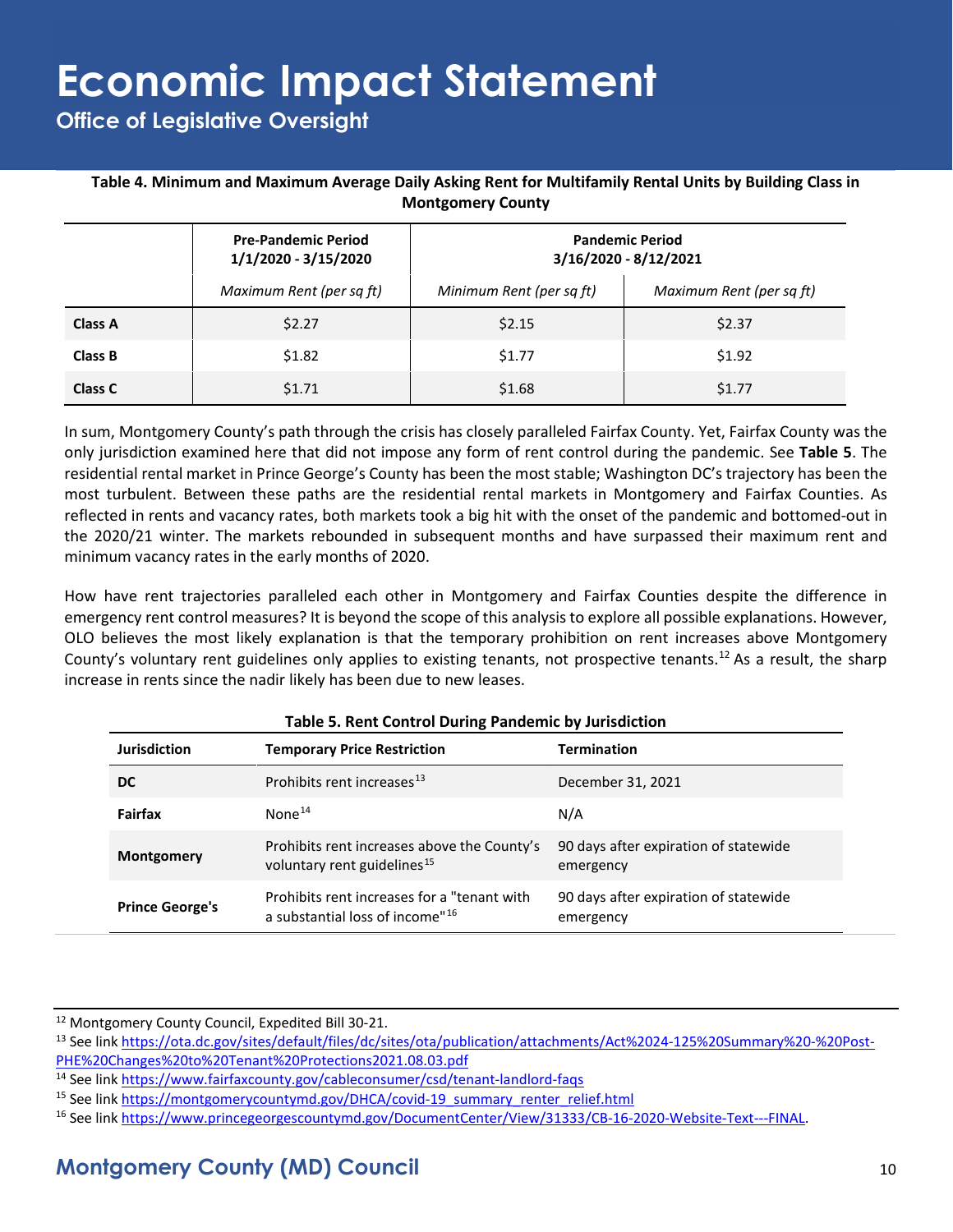**Office of Legislative Oversight**

### **METHODOLOGIES, ASSUMPTIONS, AND UNCERTAINTIES**

Enacting Expedited Bill 30-21 has the potential to affect landlords, tenants, and broader economic conditions through two effects—the "rent effect" and "fee effect."

**Rent Effect:** The rent effect refers to the economic impacts from extending the temporary prohibition against raising rents on existing tenants above the voluntary rent guidelines until one year after the expiration of the emergency. Doing so would primarily affect economic conditions in the County on the condition that the residential rental market would support rent increases above the voluntary rent guidelines during the timeframe of the extension (roughly November 2021 to November 2022). If this occurs, the rent effect would translate into forgone rental revenues for landlords, resulting in a net increase in household income.

The data presented above suggest that some multifamily rental properties across building classes in Montgomery County can currently support rent increases above the current voluntary rent guideline for 2020 at 1.4%. For this reason, OLO anticipates that extending the current rent control measure for one additional year would keep rents lower for existing tenants in certain properties/units than they would otherwise be without enacting Expedited Bill 30-21.

It is important to emphasize however the uncertainty surrounding this prospect. Even if the current path of the residential rental market in the County continues, data limitations prevent OLO from estimating the magnitude of the rent effect in terms of the total rents charged in the County during the one-year extension and the distribution of the rent effect across building classes. Compounding the uncertainty is the possibility of the current path of the residential rental market in the County being a poor indicator for its condition during the timeframe of the temporary rent control extension. Indeed, another downturn in the market due to changes in public health conditions cannot be ruled out, particularly given the slow progress in the global vaccination effort and the potential for new, more virulent variants of COVID-19 to spread.

**Fee Effect:** The fee effect refers to the economic impacts from prohibiting a landlord from charging fees for late rent payments during the emergency and for a one-year period after the expiration of the emergency. The fee effect would translate into forgone revenues from fees collected by landlords, resulting in a net increase in household income.

Data limitations also prevent OLO from estimating the magnitude of the potential fee effect. However, OLO believes there is less uncertainty regarding the economic effects of prohibiting landlords from charging fees for late rent payments than extending the temporary rent control measure. Collecting late fees arguably is less dependent on conditions in the broader residential rental market than setting rents. To illustrate, even if market conditions do not support rent increases above the voluntary rent guidelines, OLO anticipates that landlords would be able to collect some portion of the total fees charged against tenants.

Given the likelihood that enacting Expedited Bill 30-21 would generate rent and fee effects, OLO makes the following assumptions in this analysis:

**Assumption:** The non-transfer of higher rents and late fees from affected tenants to landlords would result in a net decrease in revenue for the landlords and net increase in household income for the tenants during the timeframe of the policy. Described in terms of economic sectors, the non-transfer would result in a net decrease in total revenue for the real estate industry and a net increase in income for County households.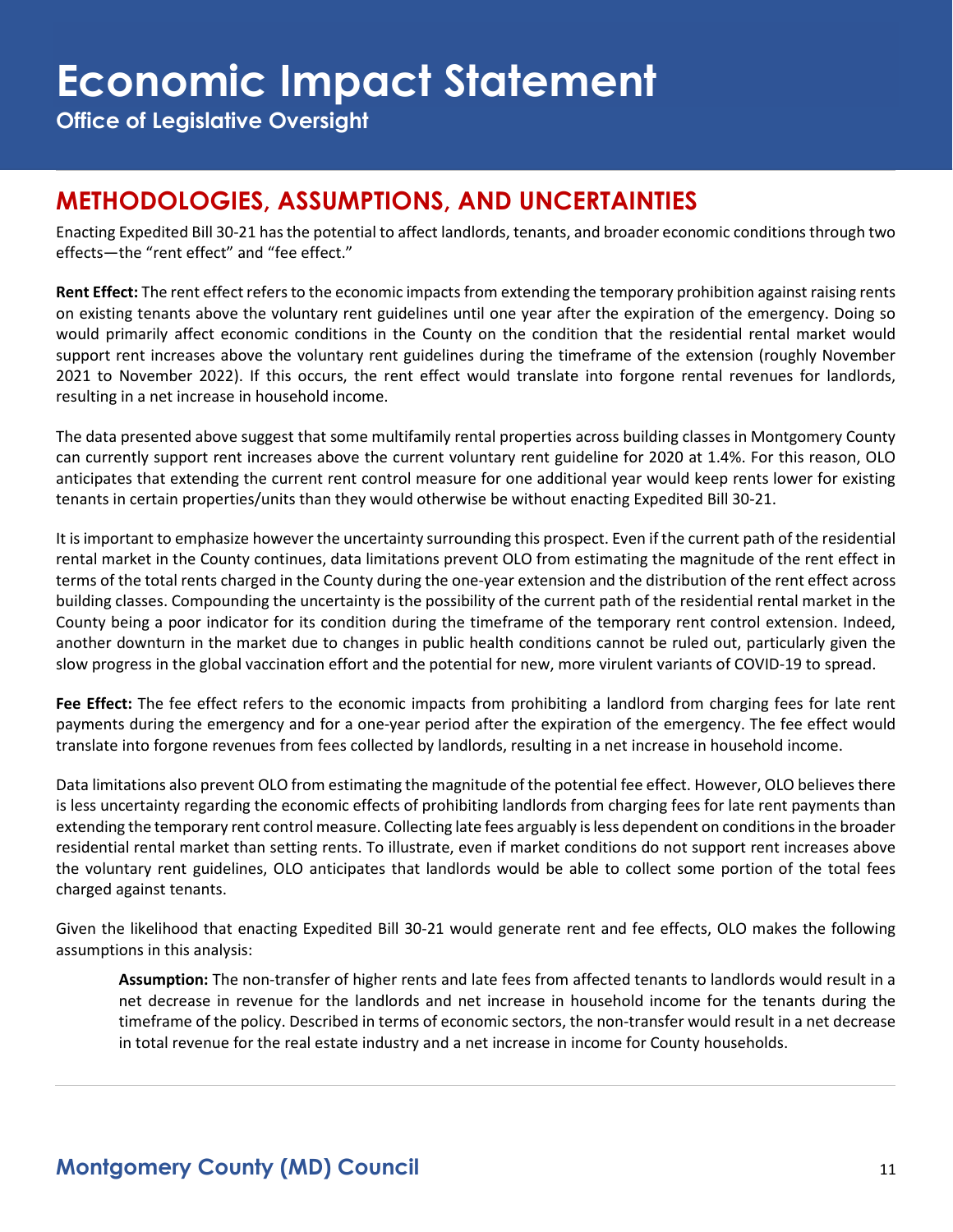**Office of Legislative Oversight**

**Methodology:** Due to the data limitations raised above, OLO cannot predict the total economic impact of enacting Expedited Bill 30-21. The goal of this analysis is to assess whether enacting the Bill would likely result in a net positive or negative impact on overall economic conditions in the County. To do so, OLO uses input-output (I-O) analysis, a form of quantitative macroeconomic analysis based on the interdependencies between different economic sectors or industries within a national, state, or regional economy.<sup>17</sup>

I-O analysis is a methodology commonly used by local planners, policymakers, and investors to estimate how changes in economic activity affect other rounds of spending across all sectors within a specified economy. Importantly, the effect on other rounds of spending diminishes over time due to "leakages," or "money that no longer circulates within the economy because of savings, taxes, or imports."[18](#page-11-1)

To clarify the concepts, consider the following illustration: On the one hand, the net increase in household income for tenants affected by the Bill may increase their consumption from restaurants based in the County, which in turn would increase the restaurants' revenues. The positive economic effects would diminish from leakages, like the restaurant owners using a portion of the revenues to purchase equipment produced outside the County. On the other hand, the net decrease in revenue for affected landlords may lead them to lay-off employees who reside in the County. These residents may reduce their consumption from local restaurants, thereby negatively affecting their revenues. The negative economic effects would also diminish from leakages, like restaurant owners refraining from purchasing imported equipment.

To perform the I-O analysis for Expedited Bill 30-21, OLO uses the Regional Input-Output Modeling System (RIMS II) finaldemand multiplier for the real estate industry and household sector. The RIMS II multipliers, developed by the U.S. Bureau of Economic Analysis,<sup>[19](#page-11-2)</sup> measure the ripple effects of changes in economic activity in terms of four measures:

- Output (sales): total market value of industry output,
- Value-Added: total value of income generated from production (equivalent to gross domestic product),
- **Earnings: employee compensation plus net earnings of sole proprietors and partnerships, and**
- Employment: number of full- and part-time employees. <sup>[20](#page-11-3)</sup>

Industries with relatively high multiplier values for these measures result in greater output, value-added, earning, and employment for every additional dollar of economic activity in those industries. There are multipliers for 64 industries in the County. **Table 6** presents the values of the RIMS II real estate and household multipliers for Montgomery County.

|  |  |  | Table 6. RIMS II Household and Real Estate Multipliers for Montgomery County |  |
|--|--|--|------------------------------------------------------------------------------|--|
|  |  |  |                                                                              |  |

| <b>Sector</b>      | Output | <b>Earnings</b> | Employment | Value-Added |
|--------------------|--------|-----------------|------------|-------------|
| <b>Household</b>   | 0.7951 | 0.1587          | 3.8028     | 0.4936      |
| <b>Real Estate</b> | 1.3845 | 0.1744          | 4.7589     | 0.9816      |

<span id="page-11-0"></span><sup>17</sup> For a non-technical description of I-O analysis, see [https://www.investopedia.com/terms/i/input-output-analysis.asp.](https://www.investopedia.com/terms/i/input-output-analysis.asp)<br><sup>18</sup> U.S. Bureau of Economic Analysis, *RIMS II: An Essential Tool for Regional Developers and Plann* 

<span id="page-11-1"></span>[https://apps.bea.gov/regional/rims/rimsii/rimsii\\_user\\_guide.pdf.](https://apps.bea.gov/regional/rims/rimsii/rimsii_user_guide.pdf)

<span id="page-11-2"></span>

<span id="page-11-3"></span><sup>19</sup> Ibid.<br><sup>20</sup> Ibid,  $3 - 3$  and  $3 - 4$ .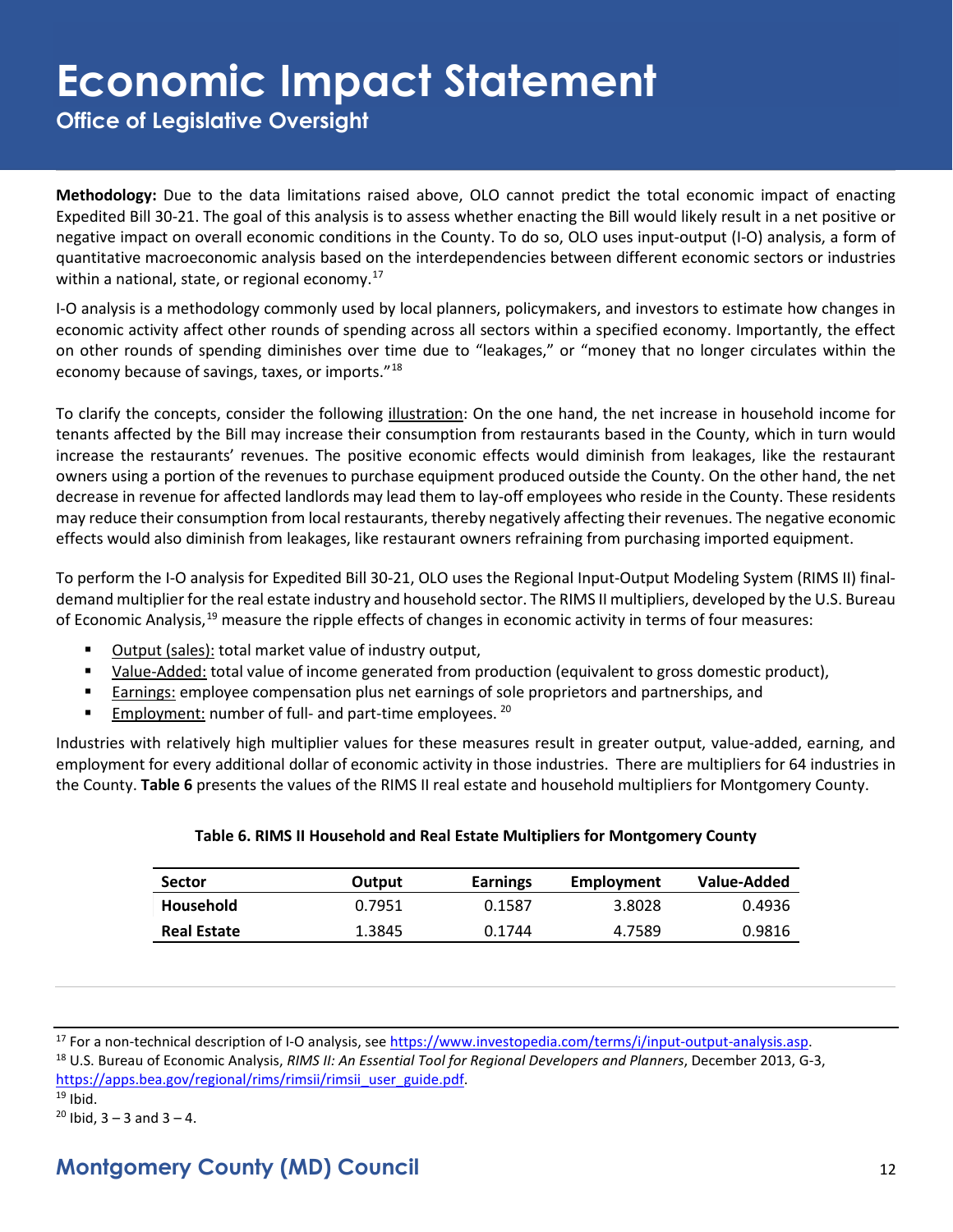**Office of Legislative Oversight**

Using the Rims II multipliers, OLO estimates the net change in output, earnings, employment, and value-added in the County for every \$1 million non-transfer from the household sector to the real estate industry. As illustrated in **Table 7**, the non-transfer would result in approximate loss of \$589,400 in output, \$15,700 in earnings, \$488,000 in value-added, and 1 job per every \$1 million "transfer."

Importantly, these estimates are not predictions. Instead, they are intended to illustrate the general magnitude of the potential changes in the measures. On this basis, OLO expects that enacting Expedited Bill 31-21 would likely result in a negative impact on overall economic conditions in the County.

|                              | <b>Economic Change</b> | Output        | <b>Earnings</b> | Employment | Value-Added   |
|------------------------------|------------------------|---------------|-----------------|------------|---------------|
| <b>Multiplier</b>            | (\$)                   | (5)           | (\$)            | (jobs)     | (\$)          |
| Household                    | + \$1M                 | \$795,100     | \$158,700       | 4          | \$493,600     |
| <b>Real Estate</b>           | - \$1M                 | $-$1,384,500$ | $-5174.400$     | -5         | $-5981,600$   |
| <b>Net Multiplier Effect</b> |                        | $-$ \$589,400 | $-515,700$      | -1         | $-$ \$488,000 |

#### **Table 7. Estimates of I-O Analysis**

**Scope Limitations:** It is important to note that the I-O analysis used here does not account for several factors that would likely influence the economic impacts of enacting Expedited Bill 30-21. These factors include:

- current profitability of the residential rental sub-sector
- ability of landlords to pass the costs of the Bill onto prospective tenants
- extent to which the Bill would reduce the economic costs associated with housing insecurity for tenants

As discussed in subsequent sections, sufficient profitability of the residential rental sub-sector, the ability of landlords to pass on costs to prospective tenants, and reduced housing insecurity would mitigate the negative economic impacts of the Bill.

### **VARIABLES**

The primary variables that would affect the economic impacts of enacting Expedited Bill 30-21 are the following:

- total annual rent revenues;
- total late fee revenues:
- **total household income of existing tenants;**
- profitability of residential rental sub-sector;
- ability of landlords to pass costs onto prospective tenants; and
- total number of tenants facing housing insecurity.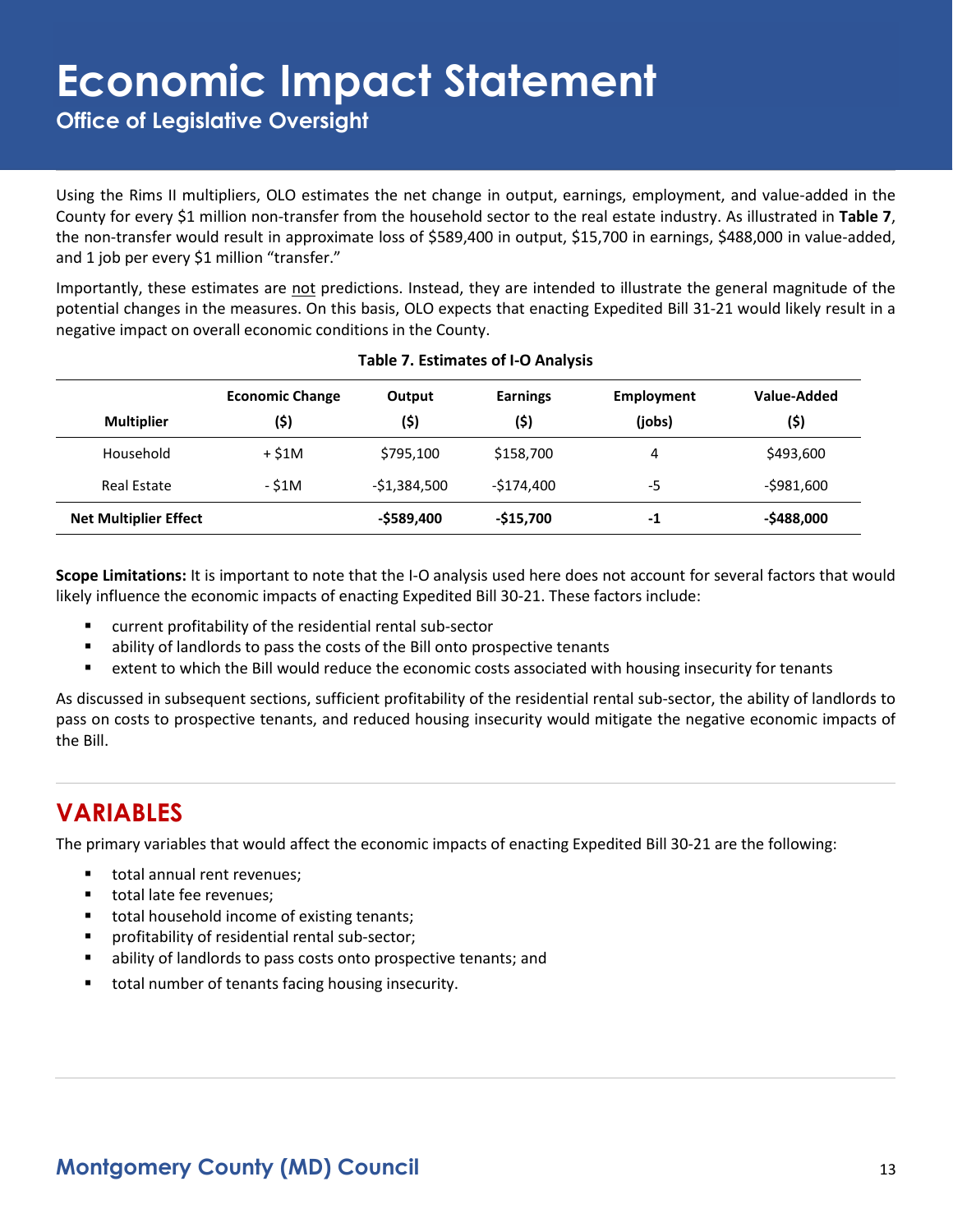**Office of Legislative Oversight**

### **IMPACTS**

**WORKFORCE** ▪ **TAXATION POLICY** ▪ **PROPERTY VALUES** ▪ **INCOMES** ▪ **OPERATING COSTS** ▪ **PRIVATE SECTOR CAPITAL INVESTMENT** ▪ **ECONOMIC DEVELOPMENT** ▪ **COMPETITIVENESS**

#### **Businesses, Non-Profits, Other Private Organizations**

OLO anticipates that enacting Expedited Bill 30-21 would have a negative impact on private organizations in the County in terms of several of the Council's priority indicators.<sup>[21](#page-13-0)</sup> The primary businesses affected would be landlords in the residential rental sub-sector. As previously discussed, OLO anticipates that market conditions would support rents above the voluntary rent guidelines for certain properties/units. By extending the temporary prohibition against raising rents on existing tenants above the voluntary rent guidelines until one year after the expiration of the emergency, certain landlords would lose rental revenues that they otherwise would collect in the absence of enacting the Bill. Forgone rental revenues, in addition to late fees, would result in a net decrease in business income for the affected landlords and could potentially result in workforce reductions in efforts to reduce operating costs to compensate for revenue loss.

As illustrated in the I-O analysis, the net reduction in landlord revenues due to the rent and fee effects would also have negative economic impacts on businesses that provide goods and services for landlords. For example, landlords may reduce their expenses for building maintenance and repair to compensate for revenue loss. If so, businesses that provide these services would experience revenue decreases. The magnitude and scope of the negative interindustry effects would depend largely on the net loss of revenue from the rent and fee effects. Additional factors include the profitability of the residential rental sub-sector and ability of landlords to pass the costs of the Bill onto prospective tenants.

**Profitability:** The level of profitability would affect landlords' ability to absorb the loss revenues. Landlords with strong gross profit may face less pressure to reduce their operating costs associated with labor, repair and maintenance, and other activities. While a thorough assessment of the profitability of the residential rental sub-sector is beyond the scope of this analysis, OLO notes conflicting trends at the current juncture. On the one hand, the fact that average rents have surpassed the pre-pandemic height and the vacancy rate has dropped below the pre-pandemic low suggests that the subsector is on the upswing. See **Figures 1-3** and **Tables 2-4**. On the other hand, the sub-sector experienced significant declines in revenues due to rent non-payments and delays. Meanwhile, landlords have experienced increases in operating expenses in certain areas. For example, water rates through the Washington Suburban Sanitary Commission (WSSC) have increased since the start of the pandemic.<sup>[22](#page-13-1)</sup> Moreover, in OLO's conversations with local landlords, they stressed that trash removal costs have increased.

Ultimately, OLO suspects that there is significant variation within the sub-sector in terms of profitability. If secondary source evidence is indicative of local conditions, then owners of small rental properties, as well as Black and Latinx owners, likely have tighter profit margins. $^{23}$  $^{23}$  $^{23}$ 

<span id="page-13-0"></span><sup>&</sup>lt;sup>21</sup> Montgomery County Code, Sec. 2-81B, Economic Impact Statements, [https://codelibrary.amlegal.com/codes/montgomerycounty](https://codelibrary.amlegal.com/codes/montgomerycounty/latest/montgomeryco_md/0-0-0-80894)<br>/latest/montgomeryco md/0-0-0-80894.

<span id="page-13-1"></span><sup>&</sup>lt;sup>22</sup> [https://bethesdamagazine.com/bethesda-beat/government/montgomery-prince-georges-jointly-pass-6-water-sewer-rate](https://bethesdamagazine.com/bethesda-beat/government/montgomery-prince-georges-jointly-pass-6-water-sewer-rate-increase/)[increase/](https://bethesdamagazine.com/bethesda-beat/government/montgomery-prince-georges-jointly-pass-6-water-sewer-rate-increase/)

<span id="page-13-2"></span><sup>&</sup>lt;sup>23</sup> On impacts to small landlords, see Elijah de la Campa, "The Impact of COVID-19 on Small Landlords in Albany and Rochester, New York," Joint Center for Housing Studies, Harvard University, March 11, 2021, [https://www.jchs.harvard.edu/blog/impact-covid-19-](https://www.jchs.harvard.edu/blog/impact-covid-19-small-landlords-albany-and-rochester-new-york)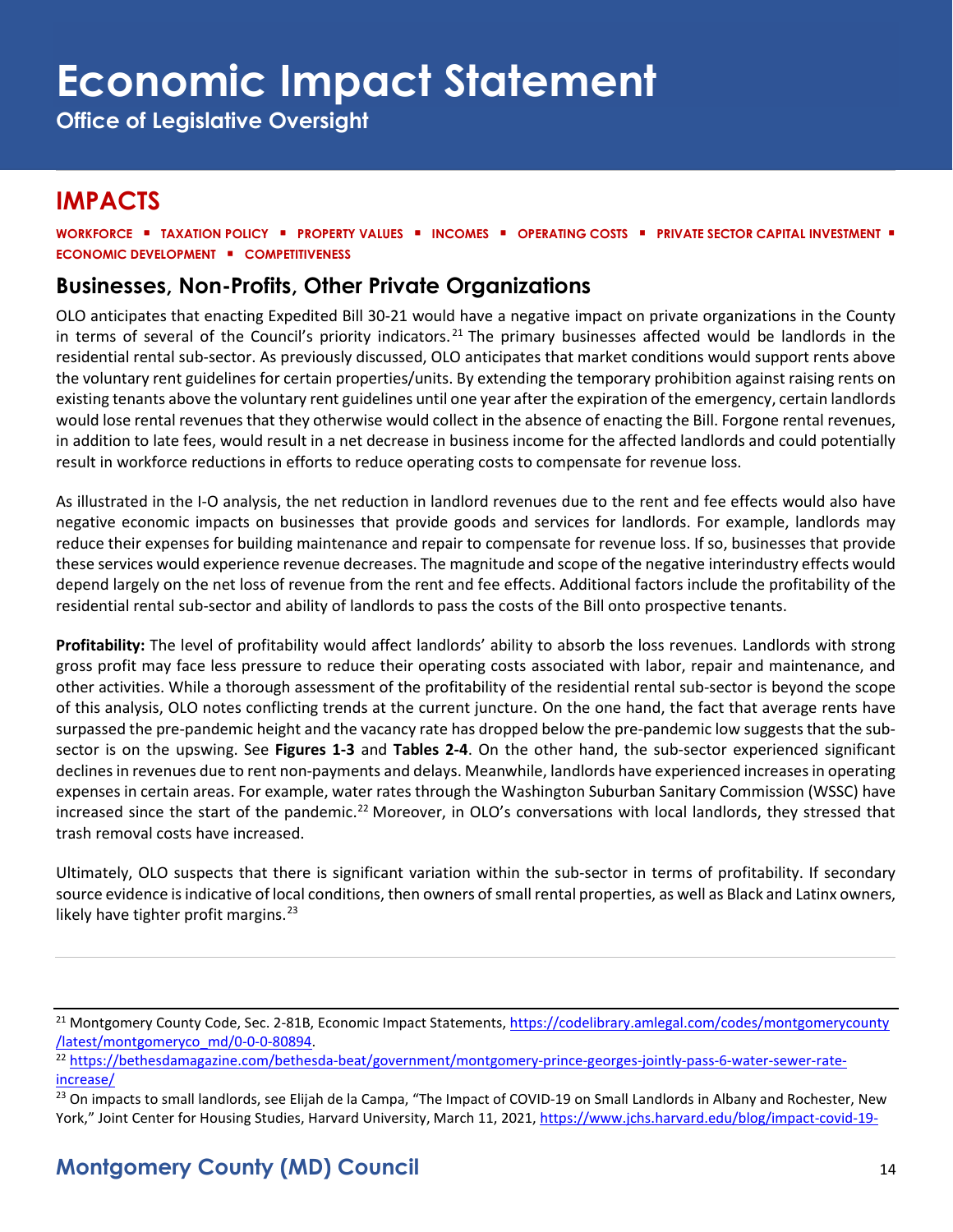**Office of Legislative Oversight**

**Ability to Pass on Costs:** As previously discussed, the sharp increase in rents in the County is likely driven by new leases, as current rent control measure applies only to existing tenants. The extent to which landlords can pass on the costs of extending the rent control onto new tenants would mitigate the negative impacts to the residential rental sub-sector. Landlords' ability to do so would likely depend on several factors. For one, it is possible that landlords may gain pricing power if the positive trends in the market continue. If so, some landlords may be more willing to test demand elasticity by increasing rents above what they would otherwise without the rent control measure.

Second, the net revenue loss from the combined rent and fee effects may incentivize landlords to seek new tenants through lease non-renewal, eviction, or other avenues. For example, Maryland landlords have filed 550 tenant-holdingover-actions (eviction suites related to expired leases) in October 2020 – a 117% increase over the previous year, since eviction bans during the pandemic do not protect against lease expiration.<sup>24</sup>

**Competitiveness:** It is not anticipated that the Bill will significantly undermine the County's competitiveness in the residential rental sub-market for a few reasons. First, relative to other peer jurisdictions, the County's market is doing well. See **Figures 1-3** and **Tables 3-4**. Second, the duration of the rent control is one year, which should not pose longterm issues.

**Private Sector Capital Investment:** The primary effect in this regard is likely a decrease in repair and maintenance for existing properties. OLO does not anticipate the Bill would undermine future developments of rental housing – marketrate or affordable. This is because the duration of rent control is one year and new development projects take a long time to plan, authorize, and construct.

#### **Residents**

OLO anticipates that enacting Expedited Bill 30-21 would have a positive impact on County residents in terms of several of the Council's priority indicators. The primary residents impacted by the Bill would be existing tenants. Existing tenants would experience a net increase in household income. This would be especially helpful for residents of Class B and C buildings (buildings with lower average rents that cater to middle-class and moderate-to low-income residents).

Tenants who will suffer temporary losses of income, such as furloughed employees who return to work, would benefit the most. For these households, the temporary freeze on rent hikes would prevent them from falling deeper in arrears. Once their income rebounds, they would be able to pay off their debts more rapidly to landlords. OLO has no way of estimating the number of households that would fall into this category. Nevertheless, there are theoretical and empirical reasons to expect that a lower debt burden for renters could stimulate the local economy, mainly by increasing disposable spending for these renters, and potentially reduce job loss among the working poor and other economic costs associated with housing insecurity.<sup>[25](#page-14-1)</sup>

[small-landlords-albany-and-rochester-new-york;](https://www.jchs.harvard.edu/blog/impact-covid-19-small-landlords-albany-and-rochester-new-york) Decker, "The Uneven Impact of the Pandemic on the Tenants and Owners of Small Rental Properties."

<span id="page-14-0"></span><sup>&</sup>lt;sup>24</sup> "Landlords in Maryland are Exploiting a Loophole to Evict Renters During the Pandemic, Advocates Say," by Ally Schweitzer, DCist, March 11, 2021[, https://dcist.com/story/21/03/11/landlords-in-maryland-are-exploiting-a-loophole-to-evict-renters-during-the](https://dcist.com/story/21/03/11/landlords-in-maryland-are-exploiting-a-loophole-to-evict-renters-during-the-pandemic-advocates-say/)[pandemic-advocates-say/](https://dcist.com/story/21/03/11/landlords-in-maryland-are-exploiting-a-loophole-to-evict-renters-during-the-pandemic-advocates-say/)

<span id="page-14-1"></span><sup>&</sup>lt;sup>25</sup> See, for example, Matthew Desmond and Carl Gershenson, "Housing and Employment Insecurity among the Working Poor," Social Problems 63: 46-67, [https://scholar.harvard.edu/files/mdesmond/files/desmondgershenson.socprob.2016.pdf.](https://scholar.harvard.edu/files/mdesmond/files/desmondgershenson.socprob.2016.pdf)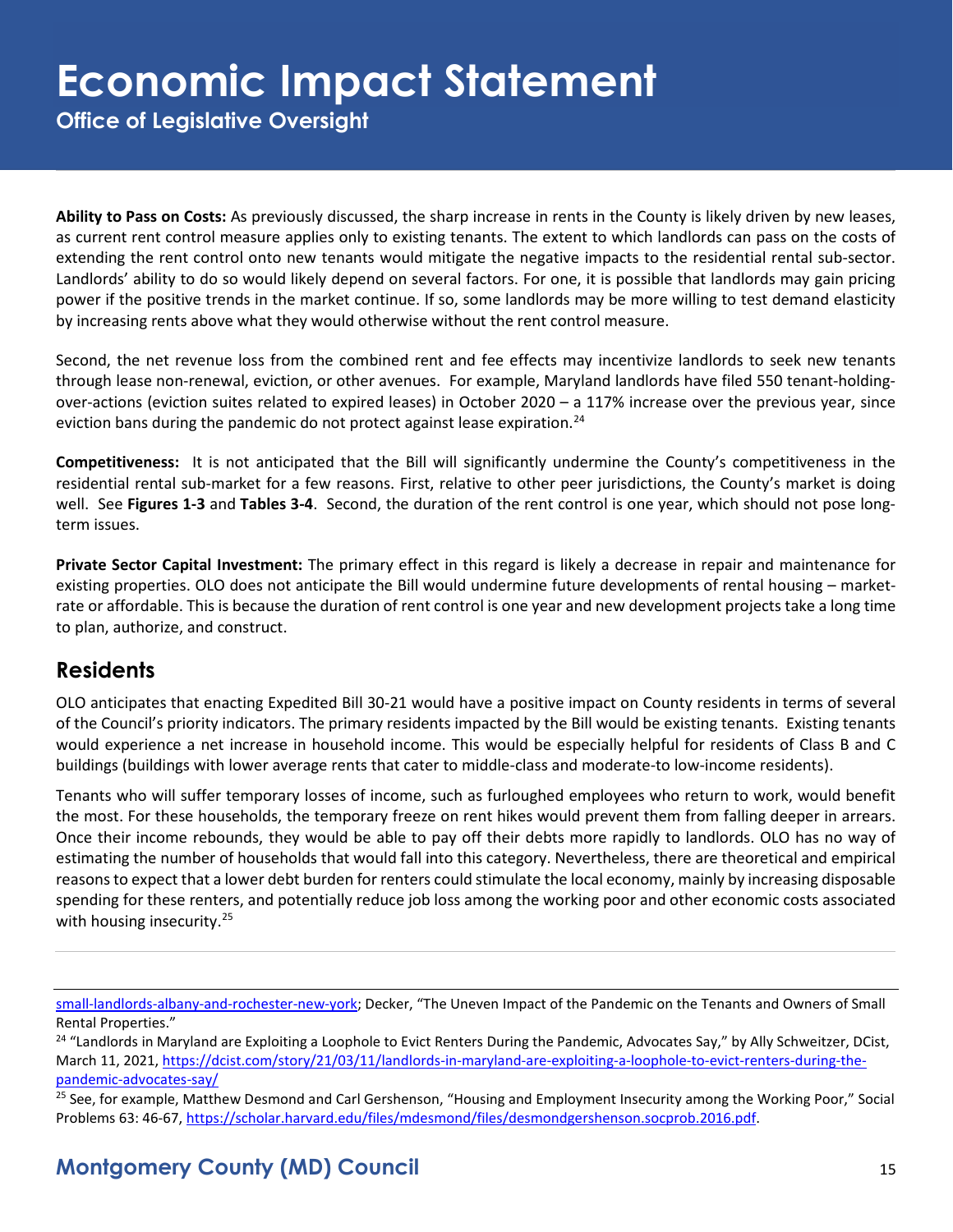**Office of Legislative Oversight**

However, the freeze on rent increases may not provide enough financial support to prevent eviction for households that sustain deep and enduring losses of income, particularly low-income households. OLO is unable to accurately estimate the number of households that will fall in this category. These households will fall deep in arrears, which will incentivize landlords to assume the time and monetary costs associated with pursuing evictions and finding new renters. If these tenants are displaced/evicted, it could lead to negative impacts such as lost income, work disruption, moving costs, attorney's fees, court fees, etc.<sup>26</sup>

For residents who own rental properties, they may experience a net income loss due to this Bill. However, as previously discussed, these residents or landlords may rely on other avenues to make up for lost income such as tenant holding over and non-renewing lease, due to rent control.

### **DISCUSSION ITEMS**

The Councilmembers may want to consider the following discussion items:

- Whether the residential rental sub-sector has been sufficiently profitable to absorb the loss of rental and late fee revenue;
- The extent to which the Bill would reduce housing insecurity and the economic costs associate with it; and
- If there is a more targeted approach that can focus on tenants with need.

### **WORKS CITED**

Montgomery County Code. Sec. 2-81B. Economic Impact Statements.

Montgomery County Council. Expedited Bill 30-21, Landlord-Tenant Relations – Restrictions During Emergencies – Extended Limitations Against Rent Increases and Late Fees. Introduced on July 13, 2021.

Montgomery County Office of Procurement. FY20 Annual Report: Minority, Female and Disabled-Owned Businesses (MFD) Program.

U.S. Bureau of Economic Analysis. *RIMS II: An Essential Tool for Regional Developers and Planners*. December 2013.

#### **CAVEATS**

Two caveats to the economic analysis performed here should be noted. First, predicting the economic impacts of legislation is a challenging analytical endeavor due to data limitations, the multitude of causes of economic outcomes, economic shocks, uncertainty, and other factors. Second, the analysis performed here is intended to *inform* the legislative process, not determine whether the Council should enact legislation. Thus, any conclusion made in this statement does not represent OLO's endorsement of, or objection to, the bill under consideration.

<span id="page-15-0"></span><sup>26</sup> Stephanie Bryant, Natalia Carrizosa, and Kelli Robinson, "Evictions in Montgomery County," Office of Legislative Oversight, Montgomery County Council, October 2018,

[https://www.montgomerycountymd.gov/OLO/Resources/Files/2018%20Reports/2018\\_10EvictionsMontgomeryCounty.pdf.](https://www.montgomerycountymd.gov/OLO/Resources/Files/2018%20Reports/2018_10EvictionsMontgomeryCounty.pdf)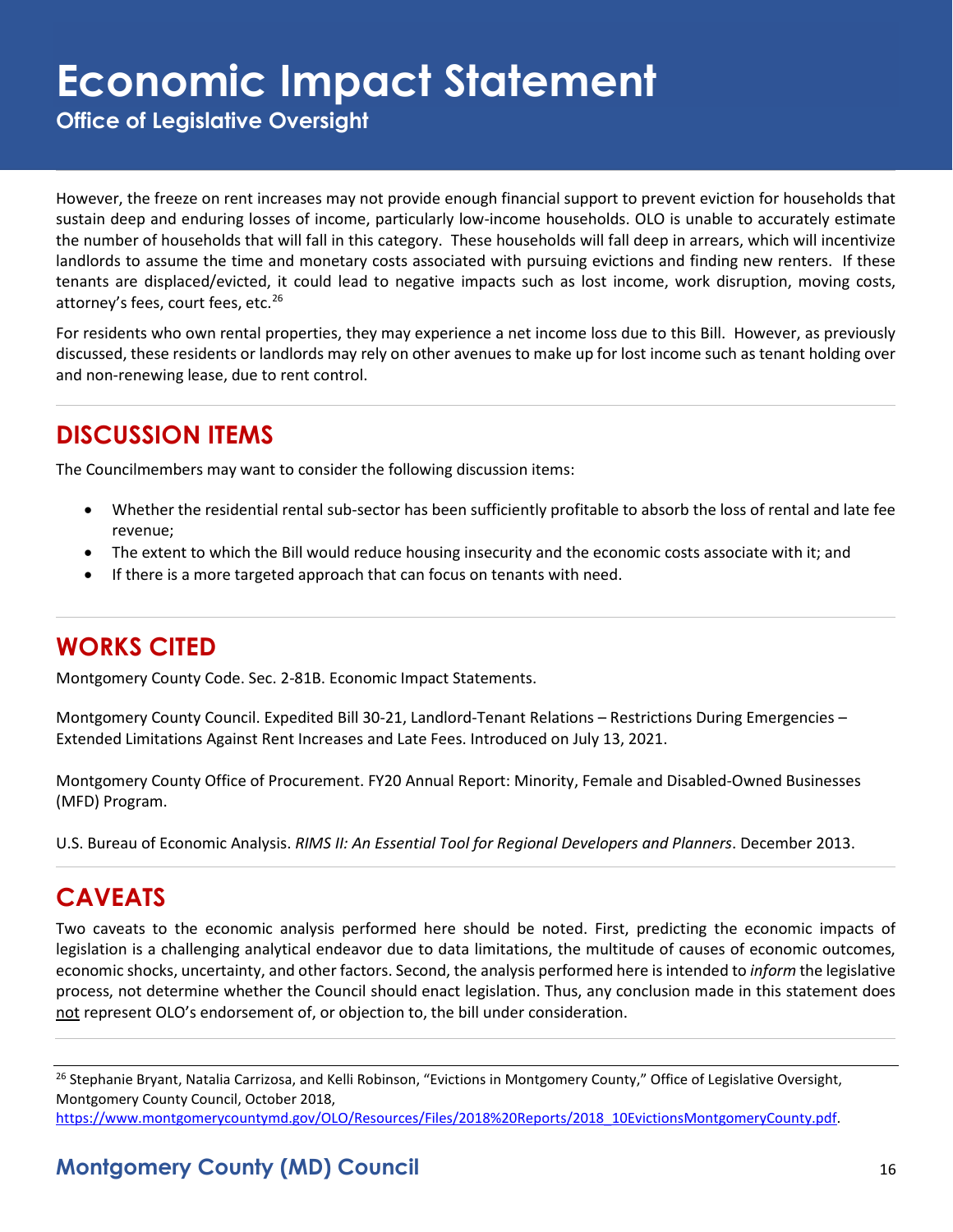**Office of Legislative Oversight**

#### **CONTRIBUTIONS**

Stephen Roblin (OLO) prepared this report, with assistance from Blaise DeFazio (OLO).

### **APPENDIX**

**Table A1. Status of Last Month's Rent for Households in Washington DC Metro Area (2021)**

|               | Household currently caught up on rent | Occupied<br>without |      |    |
|---------------|---------------------------------------|---------------------|------|----|
|               | Yes                                   | <b>No</b>           | rent |    |
| $7/21 - 8/2$  | 79%                                   | 16%                 | 0%   | 5% |
| $6/23 - 7/5$  | 81%                                   | 15%                 | 0%   | 4% |
| $6/9 - 6/21$  | 79%                                   | 17%                 | 0%   | 3% |
| $5/26 - 6/7$  | 84%                                   | 13%                 | 0%   | 2% |
| $5/12 - 5/24$ | 79%                                   | 18%                 | 0%   | 2% |
| $4/28 - 5/10$ | 82%                                   | 13%                 | 0%   | 5% |

Source: Census Bureau, Household Pulse Survey; Stephen Roblin

#### **Table A2. Confidence to Pay Next Month's Rent for Households in Washington DC Metro Area (2021)**

|               | Confidence to pay next month's rent |                      |                               |                    |                                   |                   |                             |
|---------------|-------------------------------------|----------------------|-------------------------------|--------------------|-----------------------------------|-------------------|-----------------------------|
|               | <b>No</b><br>confidence             | Slight<br>confidence | <b>Moderate</b><br>confidence | High<br>confidence | Payment<br>is/will be<br>deferred | Did not<br>report | Occupied<br>without<br>rent |
| $7/21 - 8/2$  | 11%                                 | 11%                  | 21%                           | 52%                | 0%                                | 0%                | 5%                          |
| $6/23 - 7/5$  | 7%                                  | 14%                  | 10%                           | 64%                | 1%                                | 0%                | 4%                          |
| $6/9 - 6/21$  | 11%                                 | 11%                  | 11%                           | 61%                | 1%                                | 2%                | 3%                          |
| $5/26 - 6/7$  | 5%                                  | 16%                  | 11%                           | 63%                | 1%                                | 1%                | 2%                          |
| $5/12 - 5/24$ | 11%                                 | 10%                  | 12%                           | 63%                | 1%                                | 1%                | 2%                          |
| $4/28 - 5/10$ | 8%                                  | 9%                   | 13%                           | 65%                | 1%                                | 0%                | 5%                          |

Source: Census Bureau, Household Pulse Survey; Stephen Roblin